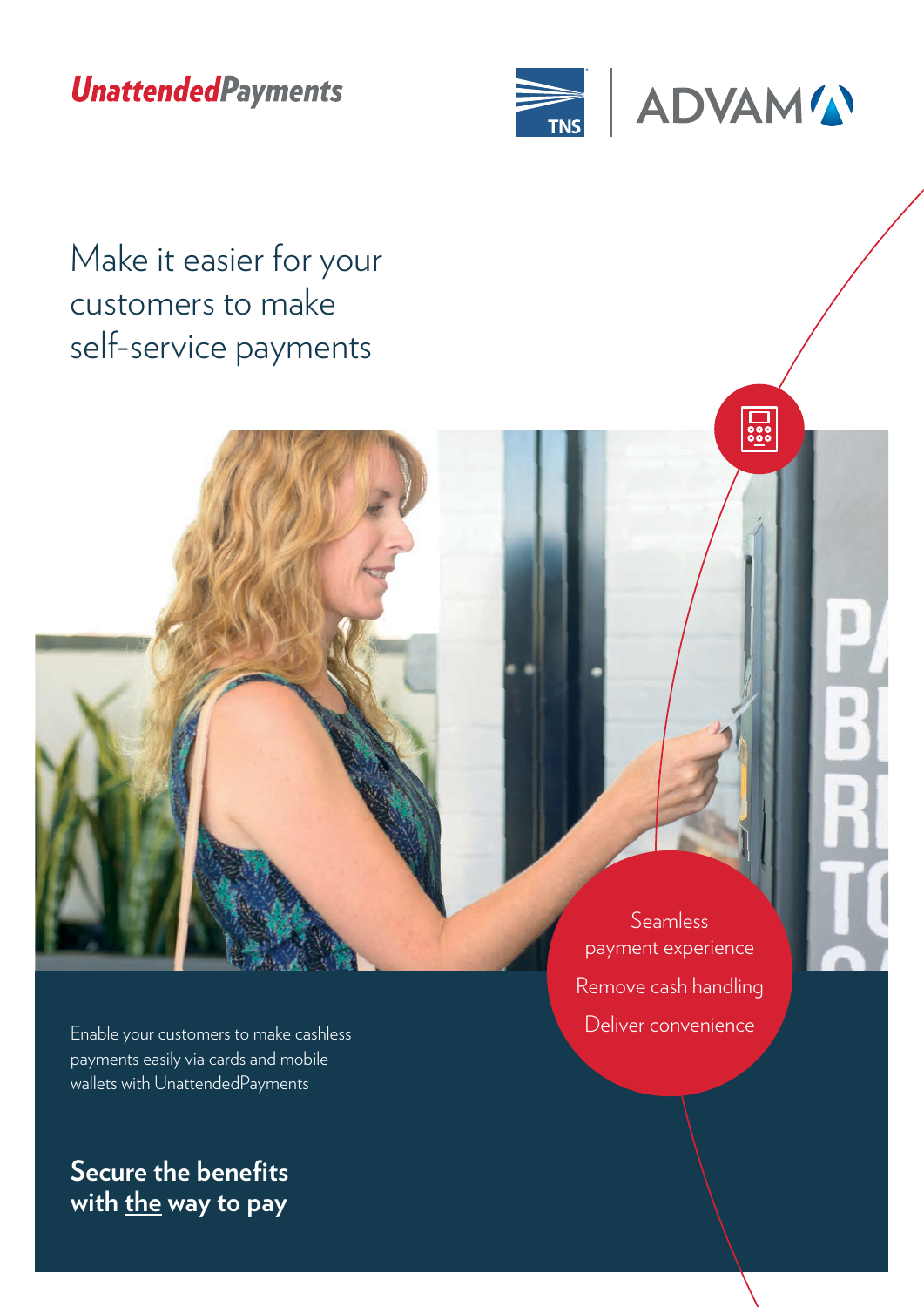## Tap into demand for convenient cashless payments with UnattendedPayments



UnattendedPayments is the end-to-end solution that means you can accept cashless payments via cards and mobile wallets.

Our range of payment terminals for parking and self-service industries enable our clients to eliminate the burden of cash handling, increase operational efficiency and reduce cost of vandalism.

Our No Cardholder Verification Method (No CVM)\* range allows easy and secure integration of contactless payments into parking and self-service businesses.



*\*No Cardholder Verification Method (No CVM) - A verification method where a PIN or a signature is not required*



Trusted by businesses. Used by major airports, shopping centres and parking operators all over the world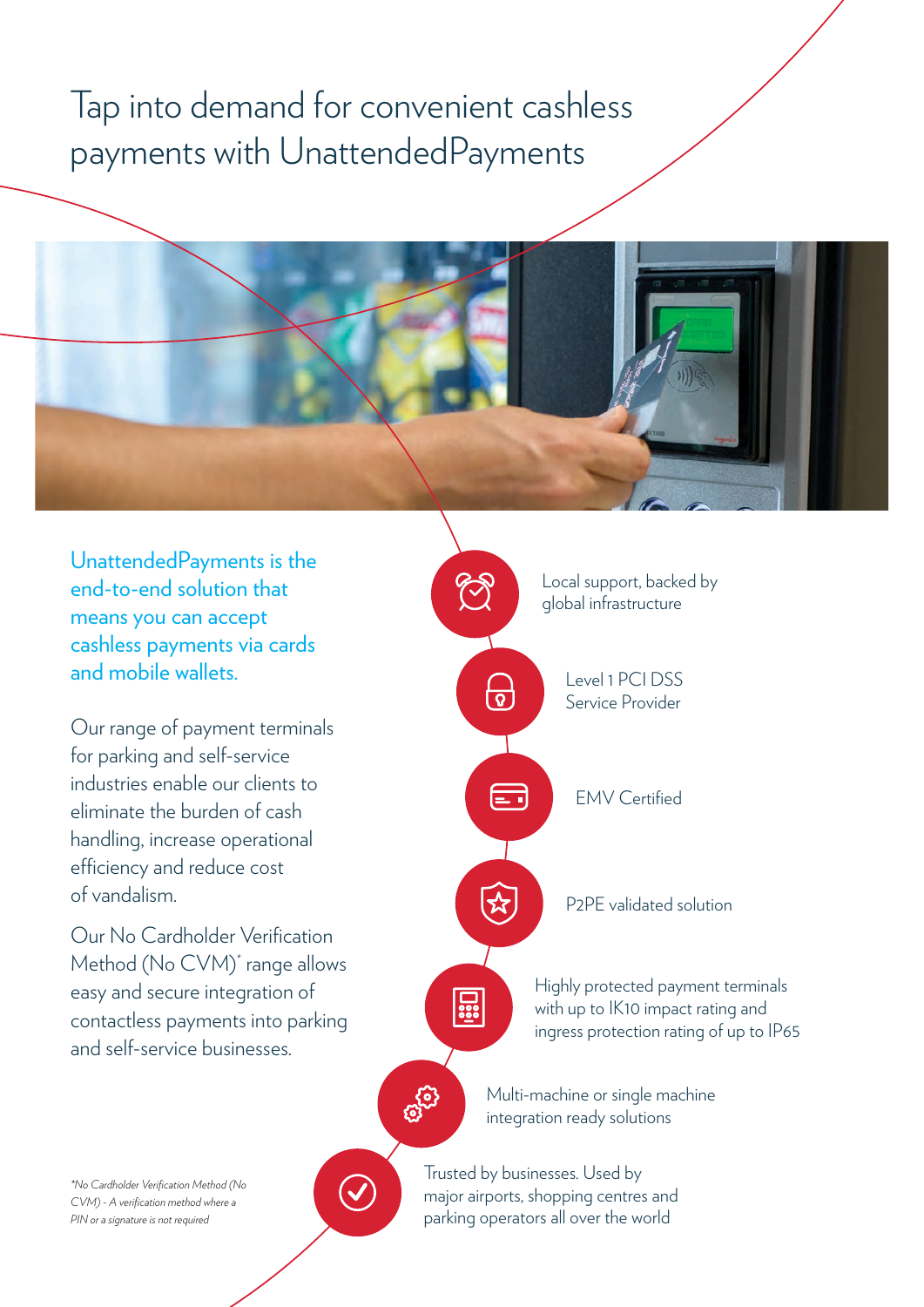## UnattendedPayments - the core is technology, the key is expertise

Whether you're integrating cashless payment technology for the first time, or upgrading your existing cashless solution, UnattendedPayments is the proven platform that comprises high performing, robust payment terminals, connection to the ADVAM Gateway and a comprehensive reporting and account administration management tool.

## Packed full of features

#### **Premium terminals**

• A wide range of premium iSelf CVM and Non CVM payment terminals from Ingenico

## **Technical support**

- Remote software updates
- Equipment monitoring

### **Administration portal**

- Manage and refund transactions
- Access transaction and billing reports

#### **The way to pay**

- Accept payments via card, certified with all major schemes (Visa, Mastercard, American Express)
- Accept mobile wallet payments Apple Pay, Samsung Pay, Google Pay
- P2PE validated solution
- EMV certified
- Fast and easy payments via the ADVAM Gateway

## Benefits for you and your customers

### **Customer experience**

Make the buying journey more convenient for your customers by enabling multi-channel payment acceptance, via cards or mobile wallets. Enable customers to upsell themselves as they are no longer concerned with availability of cash.

### **Remove the burden of handling cash**

Payments are made direct to your bank, improving cash flow, eliminating the manual effort of cash handling and reducing the cost caused by vandalism.

#### **Robust, premium terminals**

The high quality of the payment terminals provides longevity and enables them to withstand harsh environments.

## **Increased security for you and your customers**

Using EMV Certified terminals and a P2PE validated solution, you and your customers can be reassured that payments are made quickly and securely.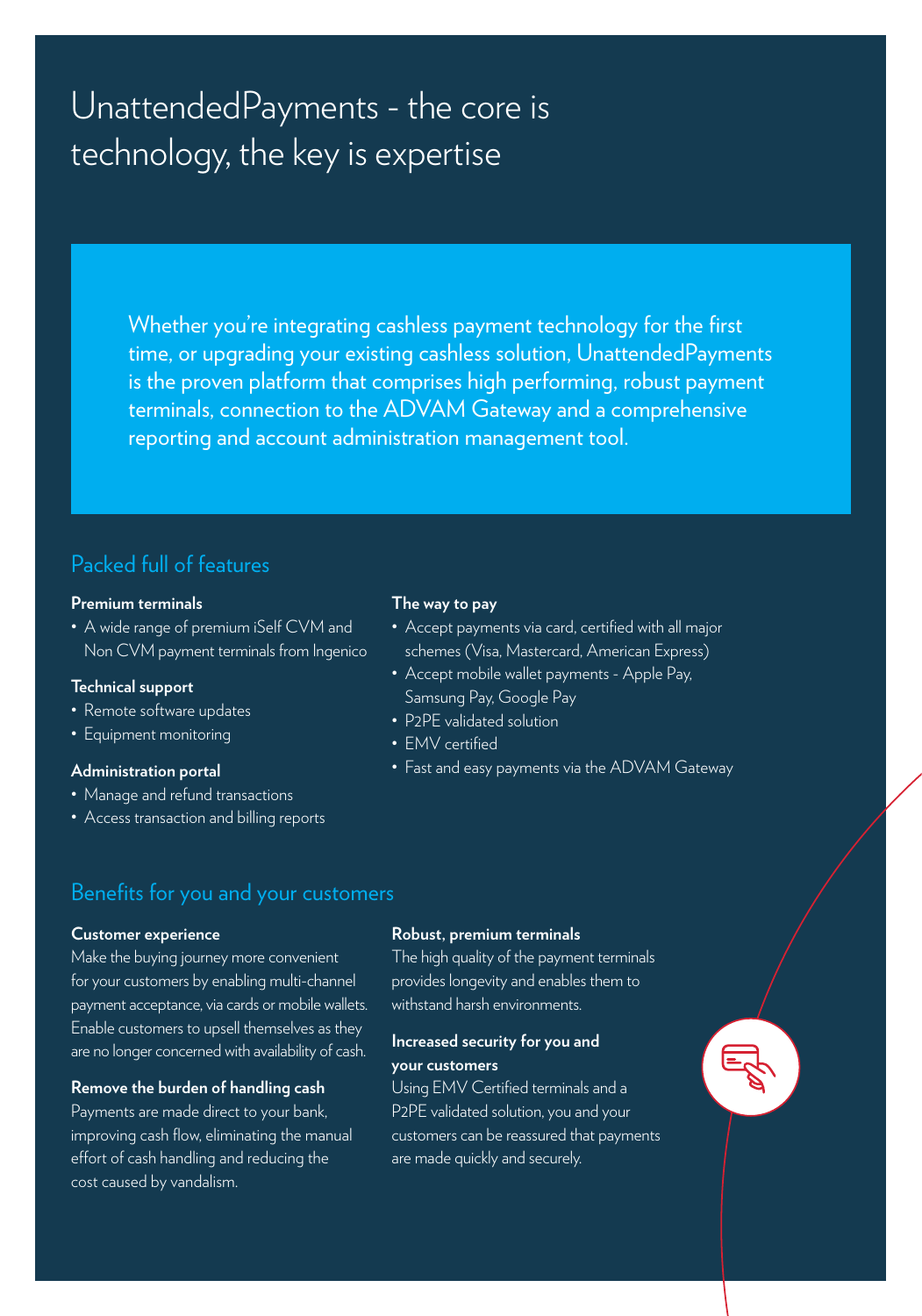# Introducing the new Self Series

## Next generation technology. Compact, secure and scalable contactless solution.







| <b>Payment terminal technical specifications</b> | <b>Self/2000</b>                     | <b>Self/4000</b>                     | <b>Self/5000</b>                   |
|--------------------------------------------------|--------------------------------------|--------------------------------------|------------------------------------|
| Payment method                                   |                                      |                                      |                                    |
| Contactless                                      | $\bullet$                            | $\bullet$                            | $\bullet$                          |
| <b>NFC</b>                                       | $\bullet$                            | $\bullet$                            |                                    |
| EMV chip                                         | $\circ$                              | $\bullet$                            | $\bullet$                          |
| Magstripe                                        | $\circ$                              | $\bullet$                            | $\bullet$                          |
| <b>Integration APIs</b>                          |                                      |                                      |                                    |
| <b>ADVAM</b> serial                              | $\bullet$                            | $\bullet$                            | г                                  |
| <b>ADVAM Lan</b>                                 | $\bullet$                            | $\bullet$                            | $\bigcap$                          |
| Pulse                                            | $\bullet$                            | $\bullet$                            |                                    |
| <b>MDB</b>                                       | $\bullet$                            | $\bullet$                            | $\bullet$                          |
| <b>Protection</b>                                |                                      |                                      |                                    |
| Ingress protection                               | <b>IP65</b>                          | IP44                                 | IP44                               |
| Shock protection                                 | IK09                                 | IK09                                 | IK09                               |
| Compliance                                       |                                      |                                      |                                    |
| <b>PCI PTS</b> certification                     | 5.1x                                 | 5.1x                                 | 5.1x                               |
| <b>EMV</b> compliant                             | $\bullet$                            | $\bullet$                            | $\bullet$                          |
| <b>Technical</b>                                 |                                      |                                      |                                    |
| Ethernet                                         | 10/100                               | 10/100                               | 10/100                             |
| 4G compatible                                    | Option                               | Option                               | Option                             |
| <b>RS232</b>                                     | $\bullet$                            | $\bullet$                            | $\bullet$                          |
| <b>MDB</b>                                       | Option                               | Option                               | Option                             |
| Bluetooth                                        | Option                               | Option                               | Option                             |
| Power Support (9 - 16v)                          | $\bullet$                            | $\bullet$                            | $\bullet$                          |
| Variable Power (10 - 45v)                        | Option                               | Option                               | Option                             |
| <b>EVA Mounting Plate</b>                        | $\bullet$                            | $\bullet$                            | $\bullet$                          |
| <b>General</b>                                   |                                      |                                      |                                    |
| Audio                                            | Buzzer/Mono                          | Buzzer/Mono                          | Buzzer/Mono                        |
| Camera                                           | Option                               | In-front of the device 2MP           | In-front of the device 2MP         |
| Keypad                                           | $\circ$                              | Mechanical                           | $\bigcirc$                         |
| Size in mm (w x h x d)                           | 85 x 107 x 99.2                      | 85 x 107 x 109.6                     | 85 x 107 x 109.6                   |
| Weight (g)                                       | 340                                  | 620                                  | 620                                |
| <b>Display</b>                                   | Colour Backlit                       | Colour Backlit                       | Colour Backlit                     |
| Operating/Storage temperature                    | - 20 $^{\circ}$ C to 70 $^{\circ}$ C | - 20 $^{\circ}$ C to 70 $^{\circ}$ C | $-20^{\circ}$ C to 70 $^{\circ}$ C |
| Relative humidity, non condensing                | 99% at +55°C                         | 95% at +55°C                         | 95% at +55°C                       |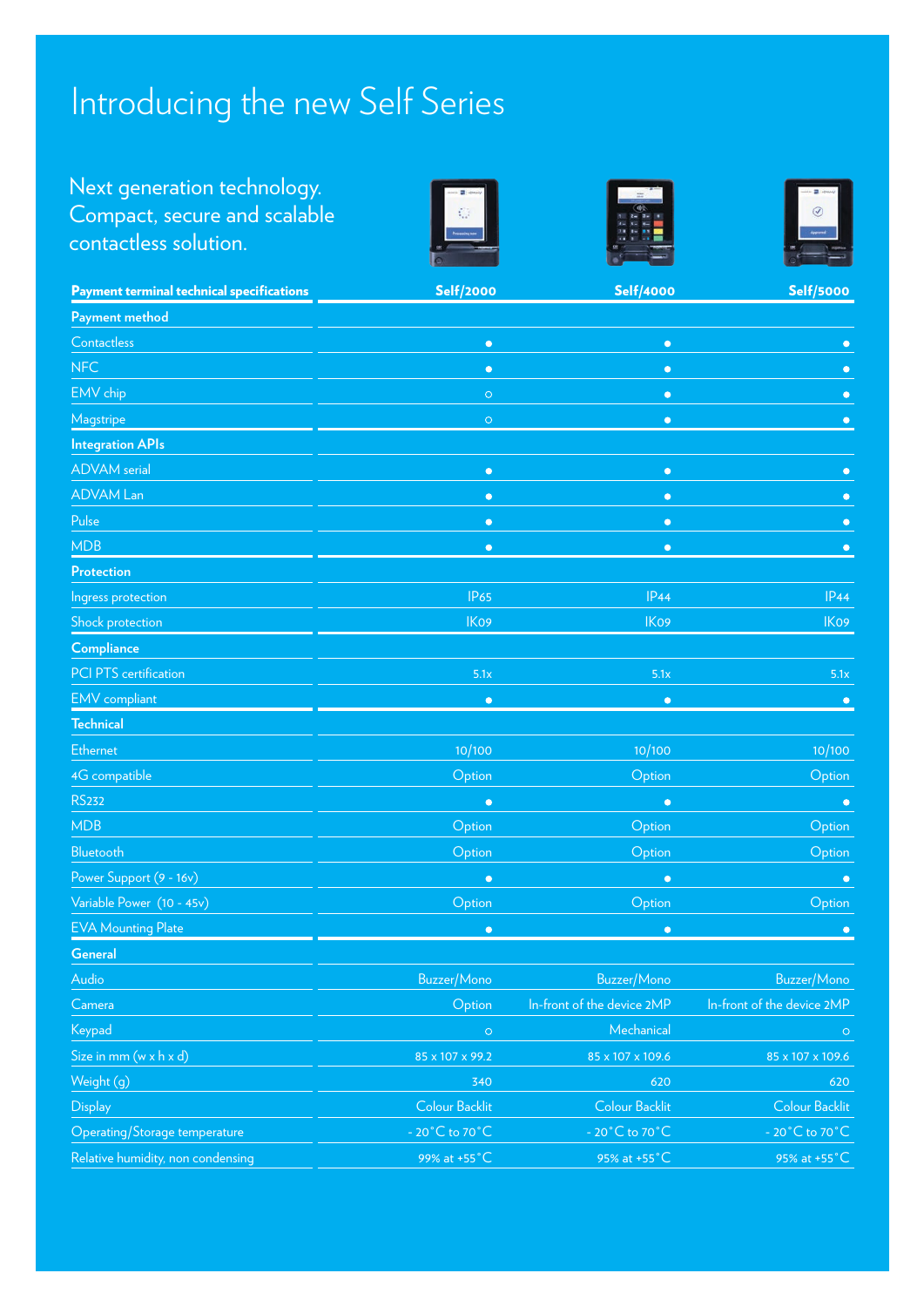# Key Features



 $\frac{1}{\sqrt{2}}$ 

All-in-one compact design combining multiple payment options in one hardware

Coloured LCD Screens for a more visual consumer

payment experience



Backwards compatible with all ADVAM integrations

 $\overline{\mathcal{L}}$ 



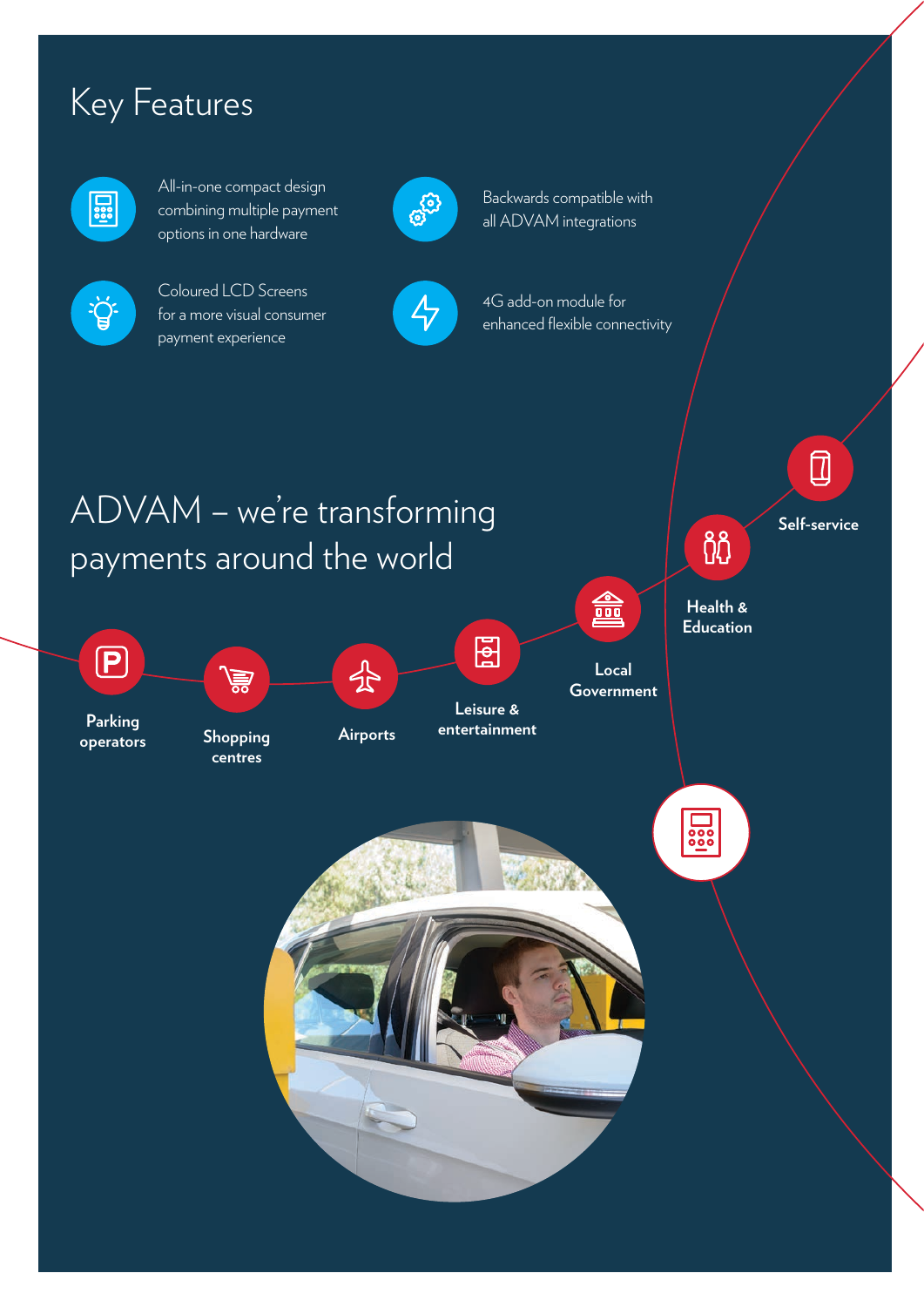## CVM and Non-CVM terminals overview

|                                   | Card readers   |                                                                                           |                |                     |                          |                |
|-----------------------------------|----------------|-------------------------------------------------------------------------------------------|----------------|---------------------|--------------------------|----------------|
| <b>Payment terminal</b>           |                | (川)                                                                                       |                |                     |                          |                |
| technical specifications          | <b>iUC180B</b> | <b>iUC150B</b>                                                                            | <b>iUC280</b>  | <b>iUC285</b>       | <b>iUR255</b>            | iUI120         |
| Payment method<br>Contactless     |                |                                                                                           |                |                     |                          |                |
| <b>NFC</b>                        |                | $\bullet$                                                                                 |                |                     | $\bigcirc$<br>$\bigcirc$ | n/a<br>n/a     |
| EMV chip                          | $\circ$        | $\bigcirc$                                                                                |                |                     |                          | n/a            |
| Magstripe                         | $\bigcirc$     | $\circ$                                                                                   |                |                     | $\bullet$                | n/a            |
| <b>Integration APIs</b>           |                |                                                                                           |                |                     |                          |                |
| <b>ADVAM</b> serial               |                | n/a                                                                                       | n/a            |                     | n/a                      |                |
| Pulse                             |                | n/a                                                                                       | n/a            | $\circlearrowright$ | n/a                      |                |
| <b>MDB</b>                        |                | n/a                                                                                       | n/a            | $\bigcirc$          | n/a                      |                |
| Protection                        |                |                                                                                           |                |                     |                          |                |
| Ingress protection                | <b>IP65</b>    | <b>IP65</b>                                                                               | <b>IP54</b>    | <b>IP54</b>         | <b>IP34</b>              | n/a            |
| Shock protection                  | IK10           | IK10                                                                                      | IK10           | IK10                | IK10                     | n/a            |
| Compliance                        |                |                                                                                           |                |                     |                          |                |
| PCI PTS certification             | 3.x            | 4.x                                                                                       | 4.x ready      | 4.x                 | 4.x                      | 4.x            |
| EMV compliant                     |                | $\bullet$                                                                                 |                | $\bullet$           |                          |                |
| Environmental standards           | ISO 14001      | ISO 14001                                                                                 | ISO 14001      | ISO 14001           | ISO 14001                | ISO 14001      |
| <b>Technical</b>                  |                |                                                                                           |                |                     |                          |                |
| Communication                     | Ethernet       | n/a                                                                                       | n/a            | n/a                 | n/a                      | Ethernet       |
| 4G compatible                     |                | n/a                                                                                       | n/a            | n/a                 | n/a                      |                |
| <b>RS232</b>                      |                | n/a                                                                                       |                |                     | n/a                      |                |
| <b>MDB</b>                        |                | n/a                                                                                       | n/a            | n/a                 | n/a                      |                |
| Powered USB                       |                | n/a                                                                                       | n/a            | n/a                 | n/a                      |                |
| General                           |                |                                                                                           |                |                     |                          |                |
| Size in mm (w x h x d)            | 120 x 134 x 62 | $73 \times 61 \times 23$                                                                  | 85 x 110 x 60  | 85 x 107 x 60       | 108 x 73 x 148           | 120 x 134 x 62 |
| Cut-out in mm (w x h)             | 107 x 85       | 73 x 61                                                                                   | 107 x 85       | 85 x 107            | 74 x 62                  | n/a            |
| Weight (g)                        | 620            | 87                                                                                        | 270            | 270                 | 700                      | 620            |
| Display                           | Colour backlit | No display                                                                                | Colour backlit | Colour backlit      | No display               | n/a            |
| Operating/Storage temperature     |                | - 20°C to 65°C - 20°C to 65°C - 20°C to 65°C - 20°C to 65°C - 20°C to 65°C - 20°C to 65°C |                |                     |                          |                |
| Relative humidity, non condensing | 90% at +55°C   | 85% at +55°C                                                                              | 90% at +55°C   | 90% at +55°C        | 85% at +55°C             | 90% at +55°C   |

*Specifications subject to change without notice.*

*Note: Please visit www.advam.com/glossary for the definitions of the terminologies.*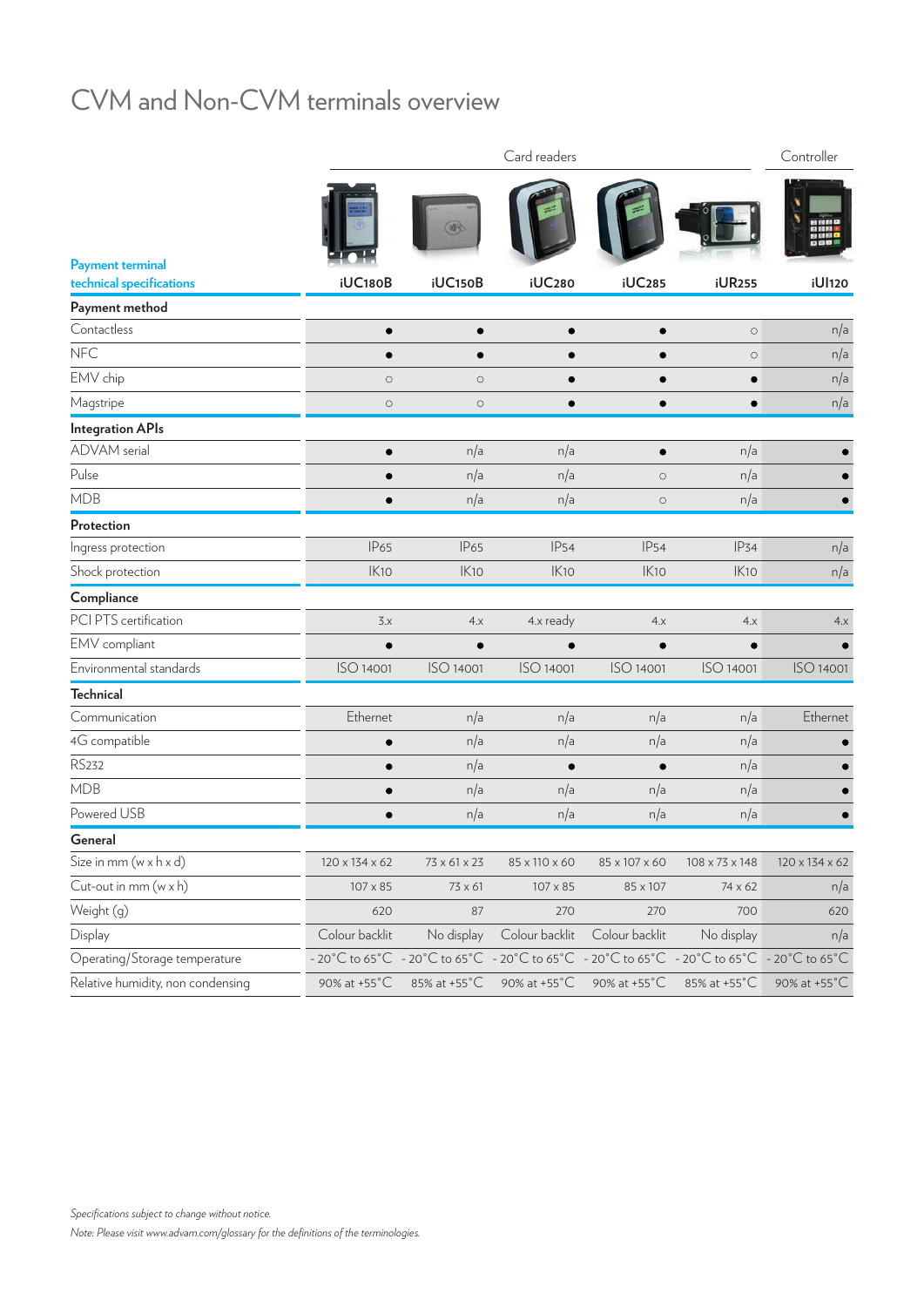## Product configurations and bank certifications



| <b>Bank certifications</b> | iUC180B    | <b>iUC285</b> | iUC180B+ iUR255 | iUC150B+ iUR255+<br><b>iUl120</b> | <b>iUC280+</b><br><b>iUI120</b> |
|----------------------------|------------|---------------|-----------------|-----------------------------------|---------------------------------|
| ANZ                        | $\bigcirc$ |               |                 |                                   |                                 |
| Commonwealth Bank          | $\circ$    | $\circ$       |                 |                                   | $\circ$                         |
| Bankwest                   | $\circ$    | $\circ$       |                 |                                   | $\circ$                         |
| <b>NAB</b>                 | $\circ$    | $\circ$       |                 |                                   |                                 |
| Westpac                    |            | $\bigcirc$    |                 |                                   | $\circ$                         |
| St George                  |            | $\circ$       |                 |                                   | $\circ$                         |
| Bank SA                    |            | $\circ$       |                 |                                   | $\circ$                         |
| Bank of Melbourne          |            | Ο             |                 |                                   | $\circ$                         |
| Amex                       | $\circ$    | $\circ$       |                 |                                   | $\circ$                         |